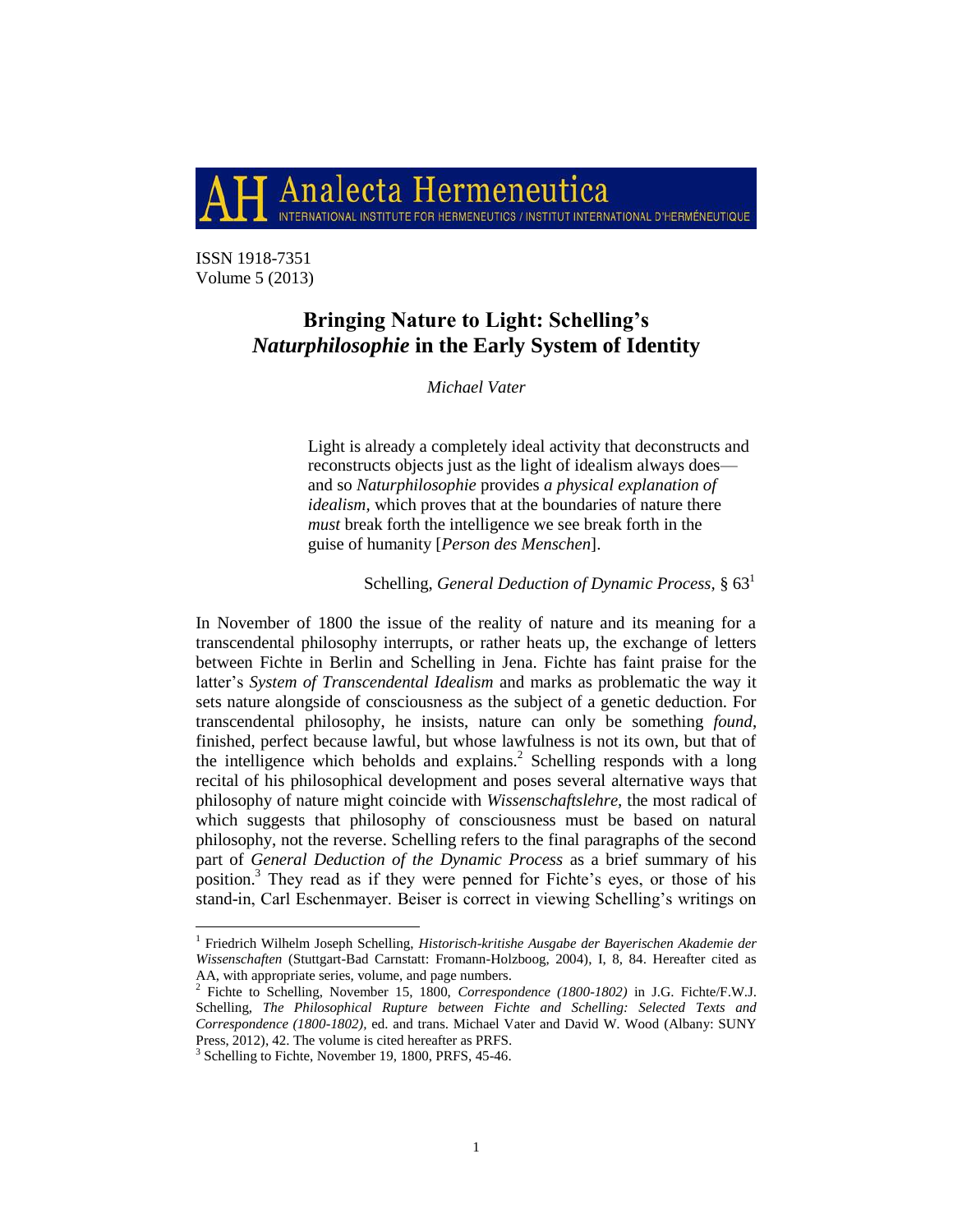nature of 1799 and 1800 as an outright realism or naturalism, quite consistent with the Spinozism of the 1801 *Presentation of My System.*<sup>4</sup>

This paper will present a brief overview of three critical texts of the early so-called Identity-Philosophy—the 1800 *Dynamic Process,* the 1801 *Presentation of My System,* and the posthumously published 1804 lectures on *The Entire System of Philosophy and the Philosophy of Nature in Particular.* I concur, however, with Schelling"s later judgment on his work when he deems the whole of his early philosophy *Naturphilosophie* and again refers to light as the phenomenon that links the world studied by the physical sciences with philosophy of spirit. <sup>5</sup> The human is the one being where nature has come to light or where a God different from Spinoza"s *deus sive natura* begins to manifest. All three of these "earlier" works on nature contain passages that could have been lifted, were it not for time"s arrow, from the 1809 *Essay on Freedom.*

One need not rehearse Schelling"s early essays on the philosophy of nature.<sup>6</sup> Suffice it to say that given the state of what we now call the physical sciences—where in physics the materialism and experimentalism of Newton"s followers overtopped the vitalism of Leibniz and Goethe, where few but important chemical elements were identified but largely left explained, and where biology was but a gleam in the eye of poets and philosophers—every essay was a new beginning and one was forced either to begin with Kant"s construction of matter or to start at the other end and look to biological phenomena such as the self-reverting and self-transforming activity which Schelling calls "irritability" or "excitability" to find a general pattern to display the order of nature that intellectual intuition discovers in philosophical construction.<sup>7</sup> Though Schelling

<sup>&</sup>lt;sup>4</sup> Frederick Beiser, *German Idealism: the Struggle against Subjectivism—1781-1801* (Cambridge: Harvard University Press, 2002), 557.

<sup>5</sup> See *On the History of Modern Philosophy*, trans. Andrew Bowie (Cambridge: Cambridge University Press, 1994), 119-120. Also Ian Hamilton Grant, *Philosophies of Nature after Schelling*  (London, New York: Continuum, 2006), chapters 2 and 3, 26-118.

<sup>&</sup>lt;sup>6</sup> See the admirable translation of Schelling's *Ideas for a Philosophy of Nature* (1797) by Harris and Heath. The volume contains supplements from 1803 that the translators regard as "arcane." Keith Peterson adds a brief but lucid introduction to his translation of the 1799 *First Outline of a System of the Philosophy of Nature.* Frederick Beiser"s eight chapters on Schelling in *German Idealism: the Struggle against Subjectivism—1781-1801* put Schelling's ideas on nature in a manner accessible to current debates about materialism and neuroscience. Eckart Förster"s two chapters on Schelling provide valuable information on the influence of Baader and Eschenmayer on Schelling"s thinking at the turn of the century. See *The Twenty-Five Years of Philosophy: A Systematic Reconstruction,* trans. Brady Bowman (Cambridge, MA & London: Harvard University Press, 2012), chapter 9 and 10; hereafter cited as *Twenty-Five Years.*

<sup>7</sup> For the former alternative, see Schelling"s1803 essay *Über die Konstruction in der Philosophie*  from *The Critical Journal,* in *Friedrich Joseph Wilhelm Schelling's Sämmtliche Werke,* ed. K. F. A. Schelling (Stuttgart & Augsburg: Cotta 1856-61), I/5, 126-140 [hereafter cited as SW series/volume, page] and also his 1802 essay "On Philosophical Construction and the Way to Exhibit All Things in the Absolute" in PRFS, 212-225. For the latter, see Schelling's attempt to begin *Naturphilosophie* with organic systems rather than inorganic matter in the 1799 *First Outline of a System of the Philosophy of Nature,* trans. Keith Peterson (Albany: State University of New York Press, 2004), 53-69, and especially his comments on John Brown"s discovery of excitability, p. 66, n.<sup>#</sup> and pp. 67-69, n.<sup>§</sup>.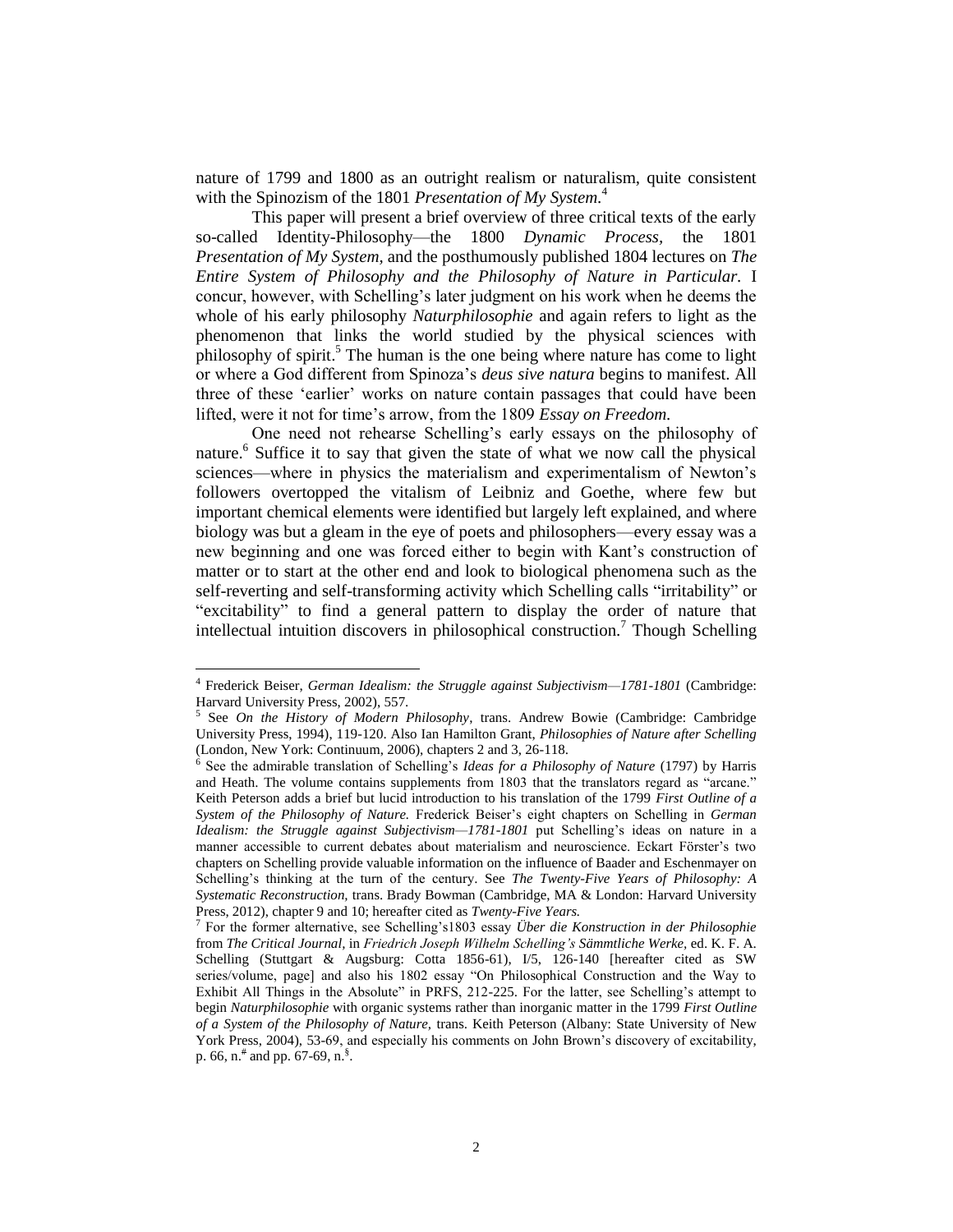gives over his philosophy more and more to Spinoza, both in form and content, in the 1801 essay and the 1804 lectures, the heart of nature remains an archetype intuited in its ektypes or a pattern whose self-reinforced repetition (*Potenzierung*) expands to include all the 'discoveries' of the Newtonian "atomists" and "physicists." One might smile at the naiveté of the philosopher with her few tools and cosmic ambitions, but even today physicists are sometimes heard to mumble strange things about the universe's fondness for order or nature's amenability to mathematics.

**I.**

The 1800 *General Deduction of the Dynamic Process* appeared in the first two issues of Schelling"s *Zeitschrift für spekulative Physik,* the first half before the publication of the *System of Transcendental Idealism,* with the more ambitious second part following after. The first half has the aim of tightening the links between magnetism, electricity and chemical interaction that earlier versions of natural philosophy had suggested, replacing analogical connection with argument. The three levels of natural operation designate items which are primitive in nature but recursive, and as such can serve as categories of the utmost generality for the study of nature. $8$  Schelling initially claims that these categories *correspond* to the three dimensions of space.<sup>9</sup> The second half strengthens the claim, maintaining that primary processes of magnetism, electricity, and chemical interaction *coincide* with the construction of matter, that is, determine matter's occupation of space.<sup>10</sup> We shall return to this shortly.

Both sections of the *Deduction* stipulate that the endeavor of *Naturphilosophie* is to present a "genetic deduction" of nature's primary process, the outbreak of difference within identity and its subsequent suppression, or "nature's infinite striving to return to original identity."<sup>11</sup> There must be at least two forces that are opposed in matter, as Kant had argued, and they cannot differ merely in direction, but in quality—as positive and negative—and posited in one subject.<sup>12</sup> The forces are never separated, so the deduction exhibits opposition within synthesis or synthesis within opposition, $13$  the same structure evident in the *System of Transcendental Idealism* and generally in conformity with Fichte"s *Wissenschaftslehre.*

Schelling claims he is now able to advance beyond the analogical surmise of the *First Outline of a Philosophy of Nature* and establish by argument that magnetism is the primary form of natural operation, that it involves "action at a distance" since both expansive (positive) and retarding (negative) forces are not localized but spread throughout matter, that the magnetic phenomena which are

<sup>8</sup> AA, I, 8, 297-98.

<sup>9</sup> Ibid., 298.

<sup>10</sup> Ibid., 318.

<sup>11</sup> Ibid., 300.

<sup>&</sup>lt;sup>12</sup> Ibid., 299-300.

<sup>13</sup> Ibid., 300-302.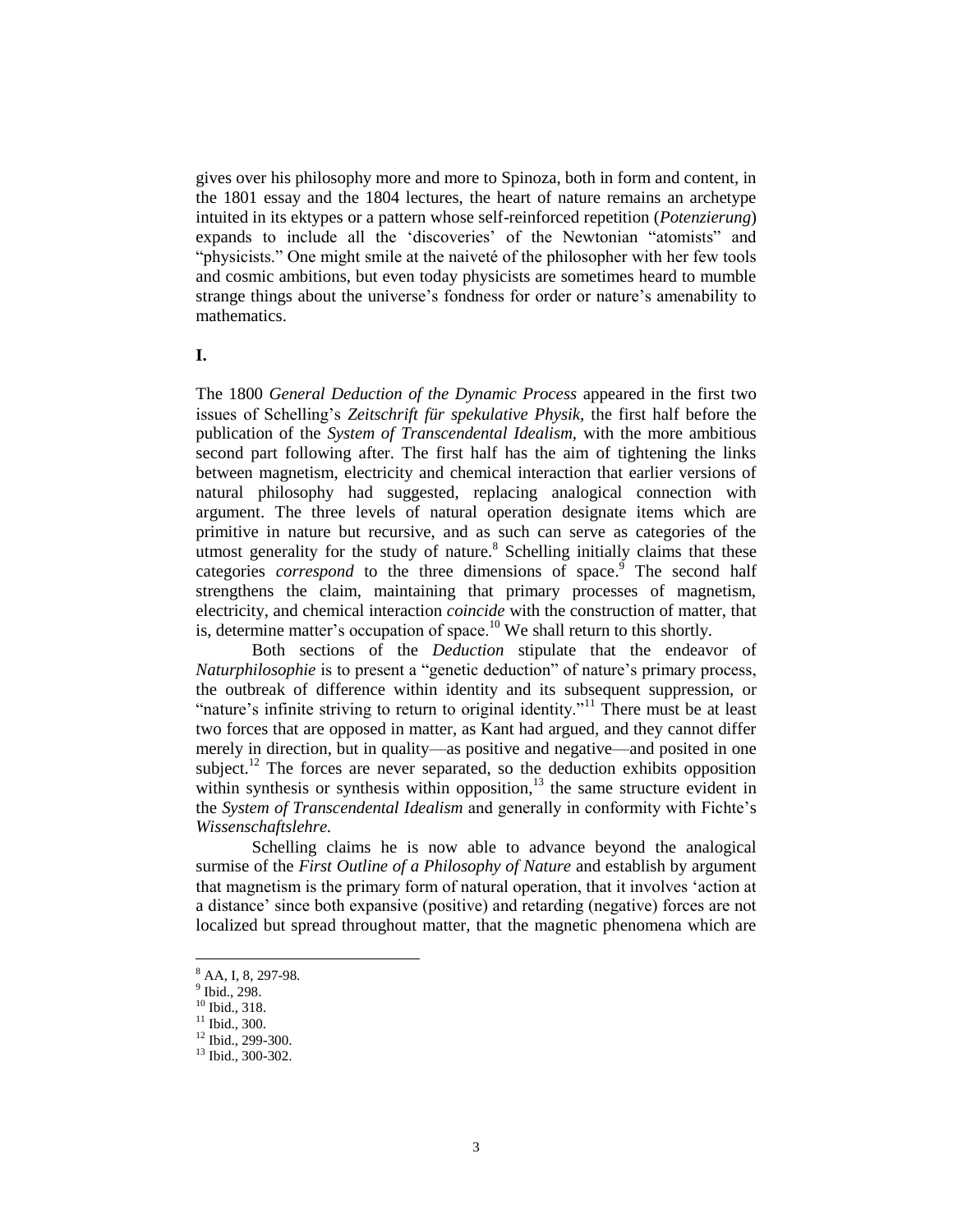observable are only initial and incomplete versions of chemical oxidation, hence that primary magnetism is a property of matter as such and not tied to any specific "magnetic material."<sup>14</sup> What distinguishes the *Naturphilosophie* of 1800- 1804 is a simultaneous drive toward ontological generality and toward the reduction of physical hypotheses, e.g., the notions of "magnetic" or "electrical matter," or the isolation of the so-called galvanic phenomenon from electricity and chemical interaction. The construction of matter is the sole task of *Naturphilosophie,* and it is an idealistic one, in that matter is a *problem for philosophy to solve, not the postulation of a self-existent entity.*<sup>15</sup>

The bulk of the first half of the *Dynamic Process* essay is devoted to developing the similarities and differences between the array of positive and negative forces in primary magnetism and electricity. In the former, the dimension of length is established, with three points sufficient to establish magnetism: a positive pole, a negative, and a point where the two cancel each other out or attain indifference. In the latter, the positive charge must be conceived as not as continuous but as concentrated in a single point, whereas the negative must be conceived as counteracting this charge from all directions. The schema of magnetism is the line, that of electricity the angle; they manifest both the outbreak and the sublation of difference within identity, or the synthesis of the two forces. Whereas magnetic forces work continuously through the length of a body, electrical forces work on the surfaces of bodies. <sup>16</sup> Magnetic force is communicated by contact between bodies, electrical by "dispersion" or reciprocal attraction. 17

Schelling opens the second part of this essay with some methodological reflections. The genetic method speculation employs takes the all-at-once or finished character of nature apart and displays its individual moments as a series of stages the subject moves through. Instead of starting out with a conceptual analysis of matter dependent on some definition, e.g., something impenetrable or occupying space and endowed with two opposing forces, one of which repels influence from without and one which posits an outside (or attractive) force to an equal degree—a synthetic deduction (or construction) will show in discrete stages how space is occupied to a determinate degree and will reveal the mechanism that effects the relationship of the two forces.<sup>18</sup> Of course, it is Kant's deduction of matter in the *Metaphysische Anfangsgründe der Naturwissenschaft*  that Schelling means to criticize and supplant. Hitherto, e.g., in the 1797 *Ideas for a Philosophy of Nature,* he had adopted both Kant"s starting point, the deduction of matter, and its analysis, something that occupies space as a result of the equilibrium of opposing expansive and retarding forces, although he noted that Newton himself was hesitant about the ontological standing of the retarding (attractive) force, unwilling to confess either it was an occult quality or to

<sup>&</sup>lt;sup>14</sup> Ibid., 304-305.

<sup>15</sup> Ibid., 324-325.

<sup>16</sup> Ibid., 309-312.

<sup>17</sup> Ibid., 317.

<sup>18</sup> Ibid., 318-19.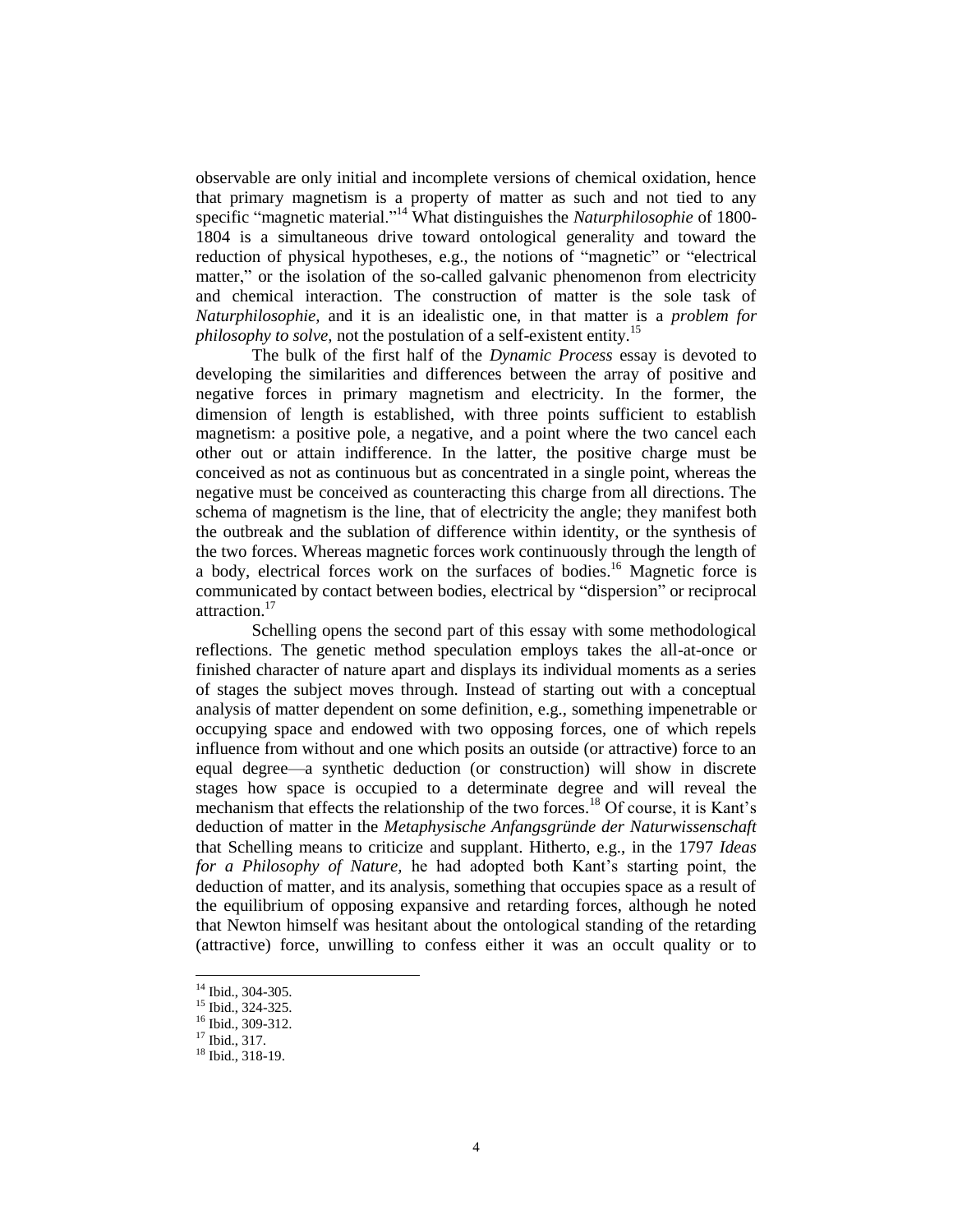concede it was a pure postulate lacking an empirical basis.<sup>19</sup> In 1798 Franz von Baader published *On the Pythagorean Square in Nature, or the Four World-Regions* and took Schelling to task for his uncritical acceptance of Kant"s analysis. Repulsive and attractive forces themselves were unable to account for the *filling* of space without the addition of a synthetic third item, gravity proper.<sup>20</sup>

Schelling takes over Baader"s argument and amplifies it, but not without subjecting Kant's position to a detailed critique. To get space filled by the two available forces, Kant supposes that the expansive one penetrates a body and works outward against another at a point of contact, while a second, retarding one is imagined as working upon the first from all directions. The supposition accurately describes the two electrical forces, but it fails as an explanation of matter, since it presumes the existence of a body, which was the very item to be explained.<sup>21</sup> A second criticism objects to Kant's adoption of empirical data about the expansive force to support the postulation of the opposite attractive force that is supposed to limit it. This can neither provide a determinate degree of limitation for the two forces nor a determinate degree of a body"s occupation of space.<sup>22</sup> A third criticism notes that if Kant had avoided begging the question by supposing something already existing, there is no way the postulated forces could remain proportional and not suppress each other or reach a point of nullity.<sup>23</sup>

Schelling gets to his (and Baader's) solution of adding gravity as the third force by demanding that the construction of space move forward and reconcile the apparent linear opposition of the forces in the first dimension to their surface-to-surface opposition in the second dimension. The construction moves from line to square to cube: the third unifies the first two, just as gravity comprehends and unifies repulsive and attractive forces. More exactly, the definitional "impenetrability" of matter results from a determinate degree of repulsive force spread over a spatial something, countered by a proportional degree of attractive force working at a distance or from all points. Schelling concludes that matter is therefore not something that exists in itself, but as a solution to the metaphysical problem of the construction of the spatial dimensions. And the same holds for authentic science: matter is not a reality in itself, but a solution to the mathematical problem of the relation between the two forces.<sup>24</sup>

What has Schelling"s construction accomplished? It has achieved nothing more than the genetic explanation of space and its occupation by 'something.' Only with gravity do we have a phenomenon capable of empirical notice, while repulsion remains behind the scene as what fills space and attraction functions as

<sup>&</sup>lt;sup>19</sup> See *Ideas for a Philosophy of Nature*, trans. E. Harris and P. Heath (Cambridge: Cambridge University Press, 1988), 143-49, 153-57.

<sup>20</sup> See Eckart Förster, *The Twenty-Five Years of Philosophy,* 241-47.

<sup>21</sup> AA, I, 8, 319-320.

<sup>22</sup> Ibid., 328-331.

<sup>23</sup> Ibid, 332-33.

<sup>&</sup>lt;sup>24</sup> Ibid., 322-325.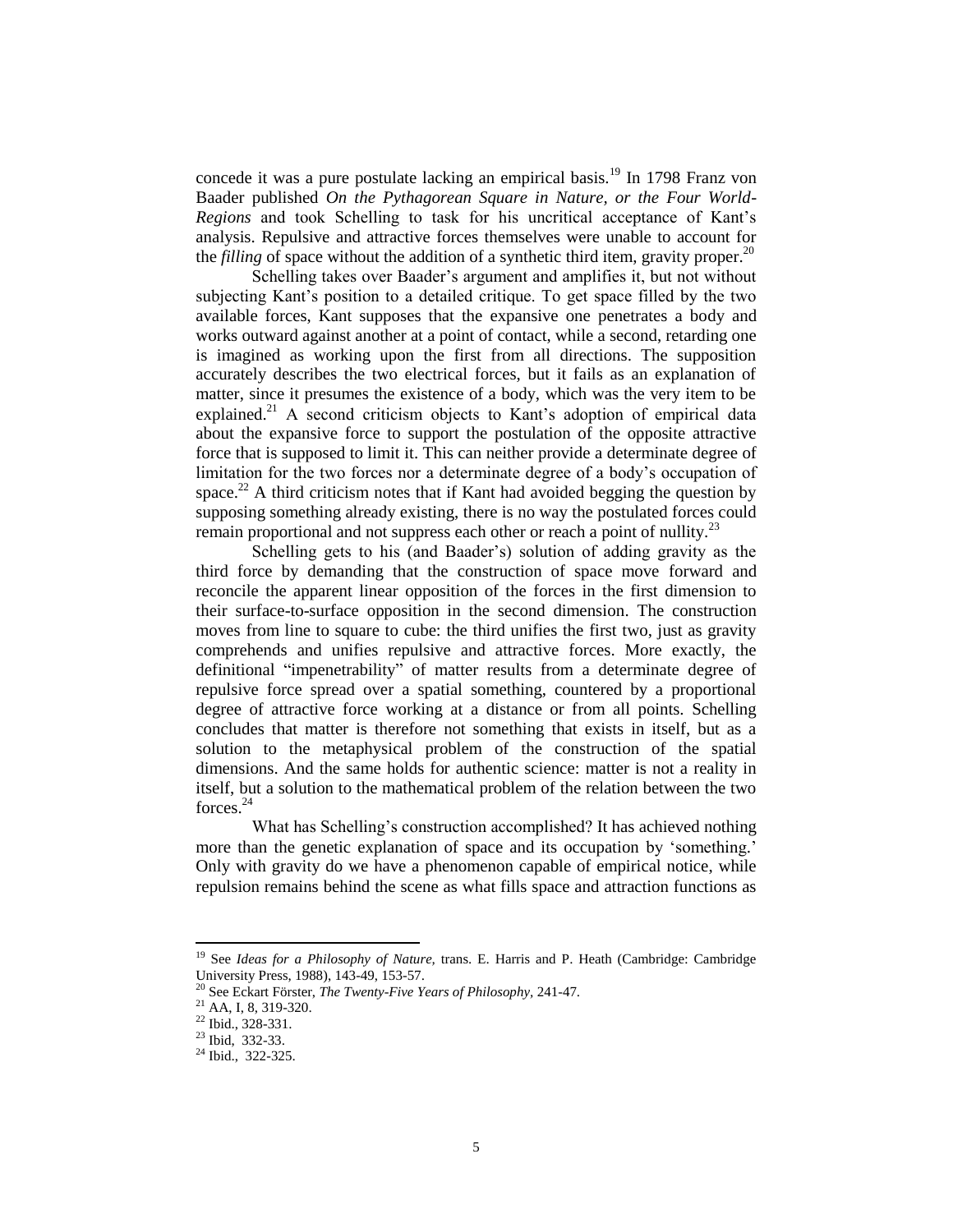the motive force in gravity.<sup>25</sup> To arrive at a richer phenomenology and provide an account for magnetism, electricity, and chemical process in the narrower sense as operations affecting some parts of nature and capable of empirical measurement, all the first-order processes discussed to this point—which are indeed universal properties of matter—must be placed below the perceptual threshold and secondorder correlates introduced for what we perceive.<sup>26</sup> Schelling recalls the categories of the *System of Transcendental Idealism* in naming the first-order dynamic processes "productive nature" and the second-order "reproductive." Whereas first-order chemical process specified the "gravity" that makes matter fill space, second-order gravity is the light that distinguishes phenomena for perception.<sup>27</sup> And since light is close to thought, a "reproduction of reproduction" is possible in the organic world where the organism serves as the natural basis for intelligence.<sup>28</sup>

We cannot follow this text in further detail, but must look to its final section where Schelling voices his ideas about the relation of relation of *Naturphilosophie* and transcendental idealism—before they have been batted about in the combative back-and-forth of the *Correspondence* with Fichte. He makes at least seven distinct observations, none of which is tightly attached to the particular consideration of matter, space and dynamic processes previously discussed.

(1) Dynamics—the construction of matter—stands related to natural philosophy as transcendental explanation is related to philosophy as a whole. It does the heavy lifting.

(2) *The System of Transcendental Idealism* establishes parallels between dynamic features of inorganic mater and receptivity, sensitivity, and intuition in the ideal order. It thus functions as a *physical proof of idealism.*

(3) *Naturphilosophie* coincides with idealism inasmuch as it establishes the organism as the basis of reason. Idealism is nonetheless correct in maintaining that reason is self-positing.

(4) A person will learn that theoretical realism is identical with idealism when she comes to put her subjectivity aside. This remark is repeated in the Preface and the initial definition of reason in the 1801 *Presentation of My System;* the charge that Fichte"s rendition of transcendental idealism favored subjectivity becomes Schelling's lifelong (stock-in-trade) criticism of Fichte.

(5) Nature can be viewed as the human species' "transcendental memory" in something akin to Plato"s theory of *anamnesis.* The remark may prefigure the teachings of the later philosophies of freedom and of revelation that

 $\overline{a}$ 

<sup>28</sup> Ibid., 337-339.

 $25$  Ibid., 330.

<sup>&</sup>lt;sup>26</sup> Ibid., 335-36.

 $27$  That gravity and light, along with matter-in-space, serve both as archetypal principals of nature and epitomes of their domains perhaps explains why Schelling will single them out for special treatment in a "General Philosophy of Nature" in the 1804 *Naturphilosophie.* Gravity, light, and intelligence are the ultimate potencies.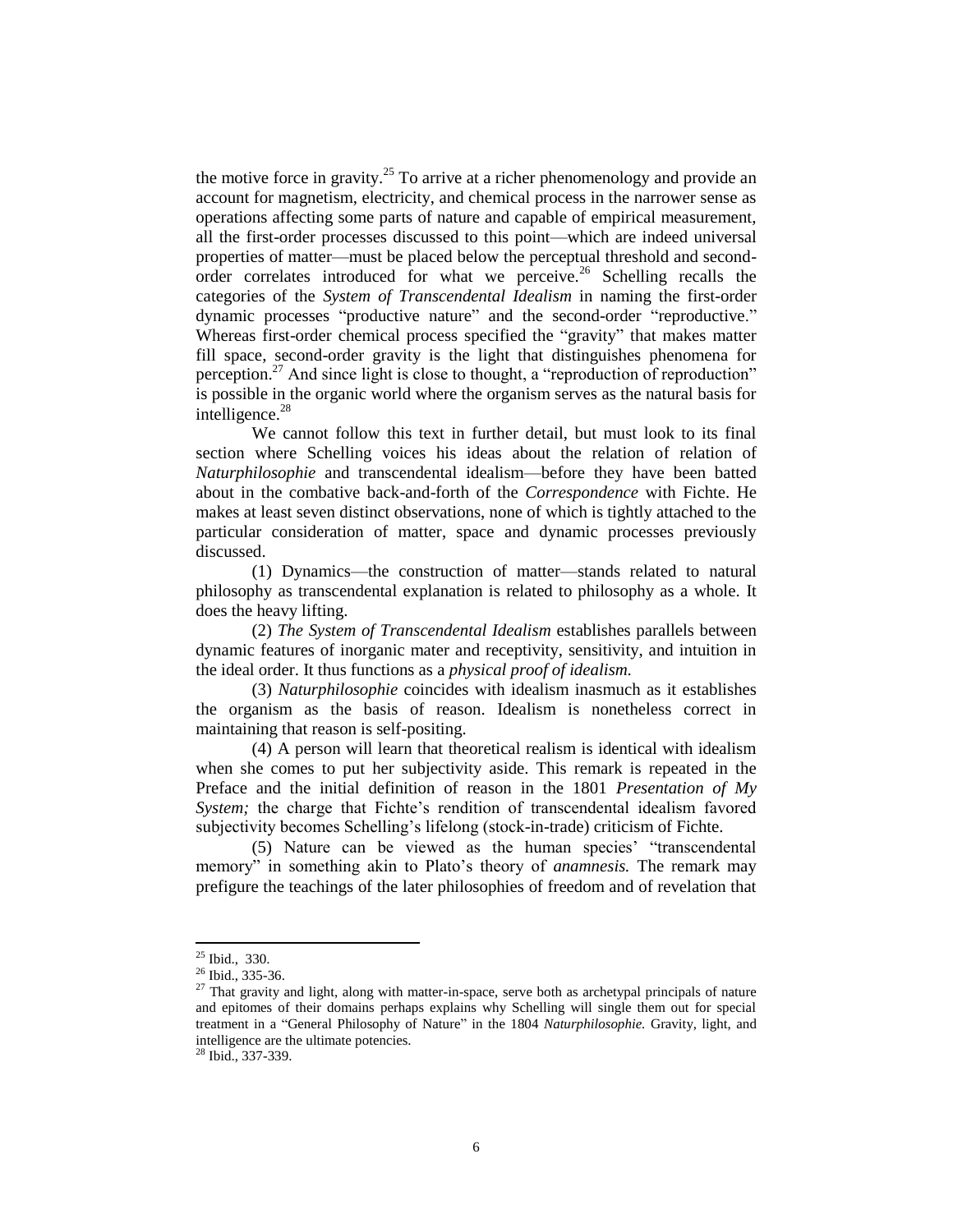humans originated in a "ground" of nature now posited as past, but will grow into a spiritual future.

(6) Parallels between qualities in matter and sensations in mind, between reactions and intuition in the two orders, and between animate beings and reason recall the old doctrine of the human being as the center of creation. This view becomes central to the philosophy of freedom in 1809 and the philosophy of revelation of Schelling"s later philosophy, which he began to expound in the 1820"s.

(7) Philosophy can travel two paths—from us humans towards nature, or from nature to us—but the true path is the one that nature has *actually* followed. This last comment is explicitly naturalistic. It is interesting that in 1804 lectures on nature Schelling begins to use the Anglophone word *Evolution* to indicate potentiation or level-jumping development within a given "potency" or in nature as a whole. $29$ 

## **II.**

Although Schelling intended his 1801 *Presentation of My System of Philosophy*  to be a complete *more geometrico* exposition of the entire system, difficulties with Christian Gabler, the publisher of his *Zeitschrift für spekulative Physik,*  forced him to truncate the essay and postpone its projected completion—the organic nature section of the *Naturphilosophie* and the philosophy of spirit. A note where the 1801 exposition breaks off—and the 1804 *Entire System* lectures which conclude with a "Construction of the Ideal World and Its Potencies"provide a fair clue as to what the missing sections might have looked like, $30$ especially since the 1804 lectures focus on Spinoza"s *Ethics* almost as obsessively as the 1801 exposition. $31$ 

*My System* originated in the challenges Schelling faced from Fichte and Eschenmayer: from the former, whether *Naturphilosophie* was consistent with transcendental idealism or in some sense still part of the movement that traced its roots back to Kant"s *Critiques,* from the latter, whether *Naturphilosophie* could be an independent philosophical science or whether it needed to be grounded in a broader metaphysics such as the *Wissenschaftslehre*. That Schelling adopts Spinoza"s metaphysics as his model, both in form and content, shows him digging in his heels on the naturalism his 1799 and 1800 essays had displayed. That a "metaphysics of identity" is deployed to ground philosophy of nature and unite it with an explanation of the potencies and the individuals of appearance shows that he understood the force of Eschenmayer's objection that *Naturphilosophie* was a premature science.<sup>32</sup>

 $29$  Ibid., 364-66.

<sup>30</sup> See PRFS, 205. See also SW, I/6, 495-576.

<sup>&</sup>lt;sup>31</sup> For an overview of the 1801 *Presentation*, see Michael Vater, "Schelling's Philosophy of Identity and Spinoza"s *Ethica more geometrico*," in *Spinoza and German Idealism,* ed. Eckart Förster and Yitzhak Melamed (Cambridge: Cambridge University Press, 2012), 156-174.

<sup>&</sup>lt;sup>32</sup> See Vater and Wood, "Introduction to the Texts of F. W. J. Schelling," PRFS, 135-140.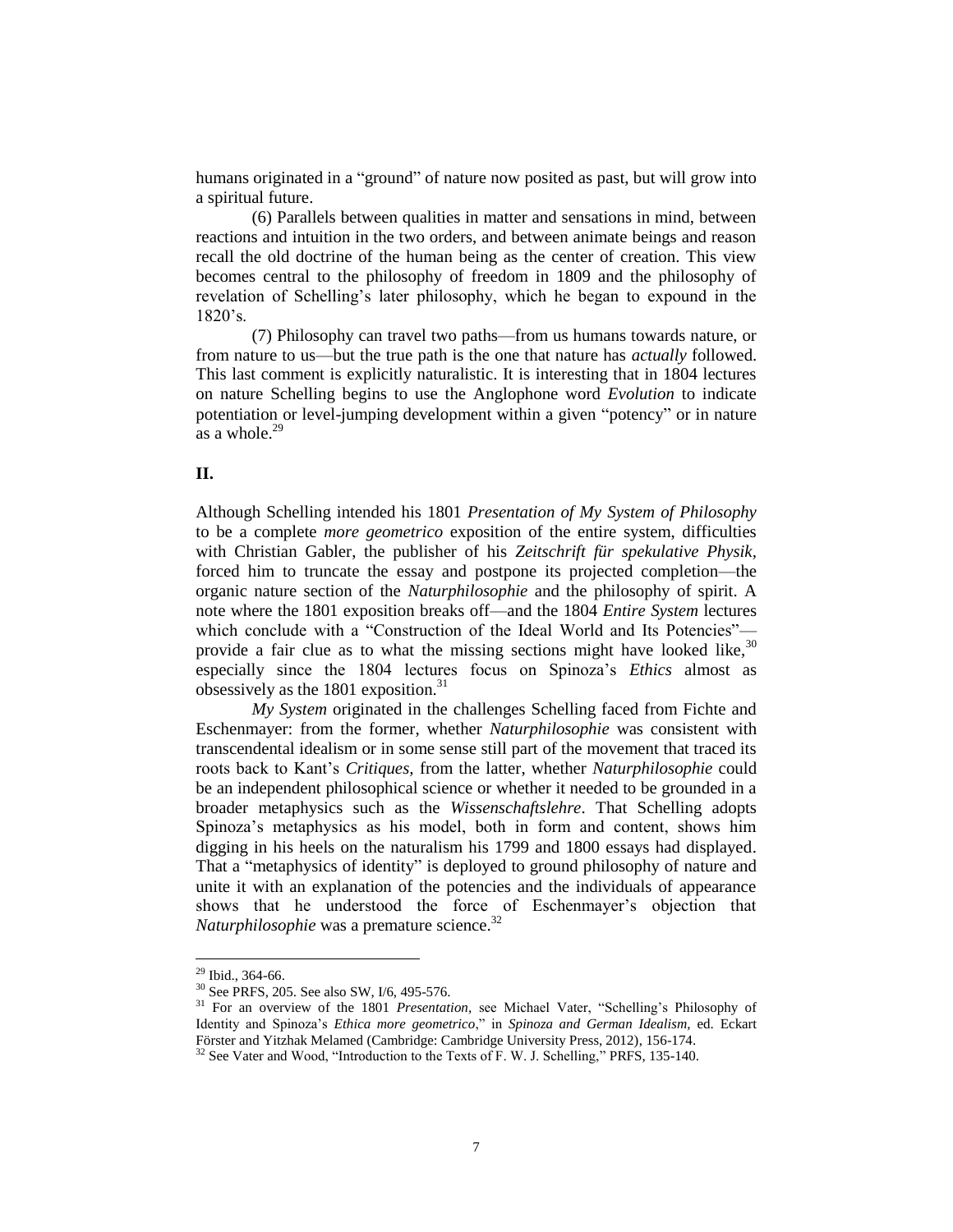In the course of the serious disputes that characterize their letters from late in the autumn of 1800 onwards, Schelling sent Fichte issues of his *Zeitschrift für spekulative Physik* that contained the second part of the *Dynamic Process*  treatise and the *Presentation of My System.* We have no idea whether Fichte read the former, but he took detailed notes on the later—until he stopped at the boundary between metaphysics and philosophy of nature, § 51: "The first relative totality is matter."<sup>33</sup> He showed good sense as a reader, in some respects, though he might have gone on a page or two more to the Corollary: "Matter is the *prime existent.*" The existent had already been metaphysically deduced in the theorems on individuation, §§ 32-41, and though the ground/existence paradigm is employed in the *Naturphilosophie,* Schelling gave no indication that the paradigm structures the discussion as a whole. If the reader is not already familiar with the *Naturphilosophie,* that section of the *My System* can seem to be an addon, or worse, something wholly redundant. Unless one reads quite far into the discussion of nature, the work"s overall structure cannot readily come into view, viz., where absolute identity infected with duplicity and restored to relative identity or totality—the metaphysics of identity, in short——is *ground*, matter the *first existent*, organism the *second existent*, and embodied intelligence (human being) the *third.* Schelling remarks in the 1804 *Entire System* that he had used the Spinozistic mode of exposition to briefly state what he wished to say and *not to say what he did not wish to say.*

On second view, however, there is a fairly tight connection between the four key thematic elements in the system: (1) the metaphysical consideration of the individual; (2) the structural identity of all the potencies; (3) the constructed line that symbolizes  $A = B$  or potentiated identity-in-difference, and (4) the construction of matter as the concurrence of opposite forces in three-dimensional space. Because absolute identity exists in the universe in the same way it exists in the individual,  $34$  the individual is infinite in itself,  $35$  or, relative to itself, it is totality or the universe.<sup>36</sup> In the way it *is* or stands in being, as opposed to the way it is connected to and exhibits the universe, the individual entity is a connection of opposed factors, subjective and objective, and symbolized by  $A =$ B in contrast to the pure  $A = A$  of absolute identity. Its form of being is distorted identity, but it is expressed in all possible variations of potencies, so that it can be expressed as a line between A and B, or between the subjective and the objective. $37$  As it is posited or steps forth in being, the apparent individual is at one and the same time the relative identity of the factors, their relative duplicity, and their reunion as relative totality, $38$  or the line of identity, the angle of duplicity, and their union in the third dimension, existent as matter or filled

 $33$  J. G. Fichte, "On the Presentation of Schelling's System of Identity," PRFS, 122-133.

<sup>34</sup> *Presentation of My System,* § 39, 156.

<sup>35</sup> Ibid., § 40, 156.

<sup>36</sup> Ibid., 156-57.

<sup>37</sup> See § 46 and associated explanations and corollaries*,* PRFS, 159-160.

<sup>38</sup> Ibid., § 50, Erl.1, 160-61.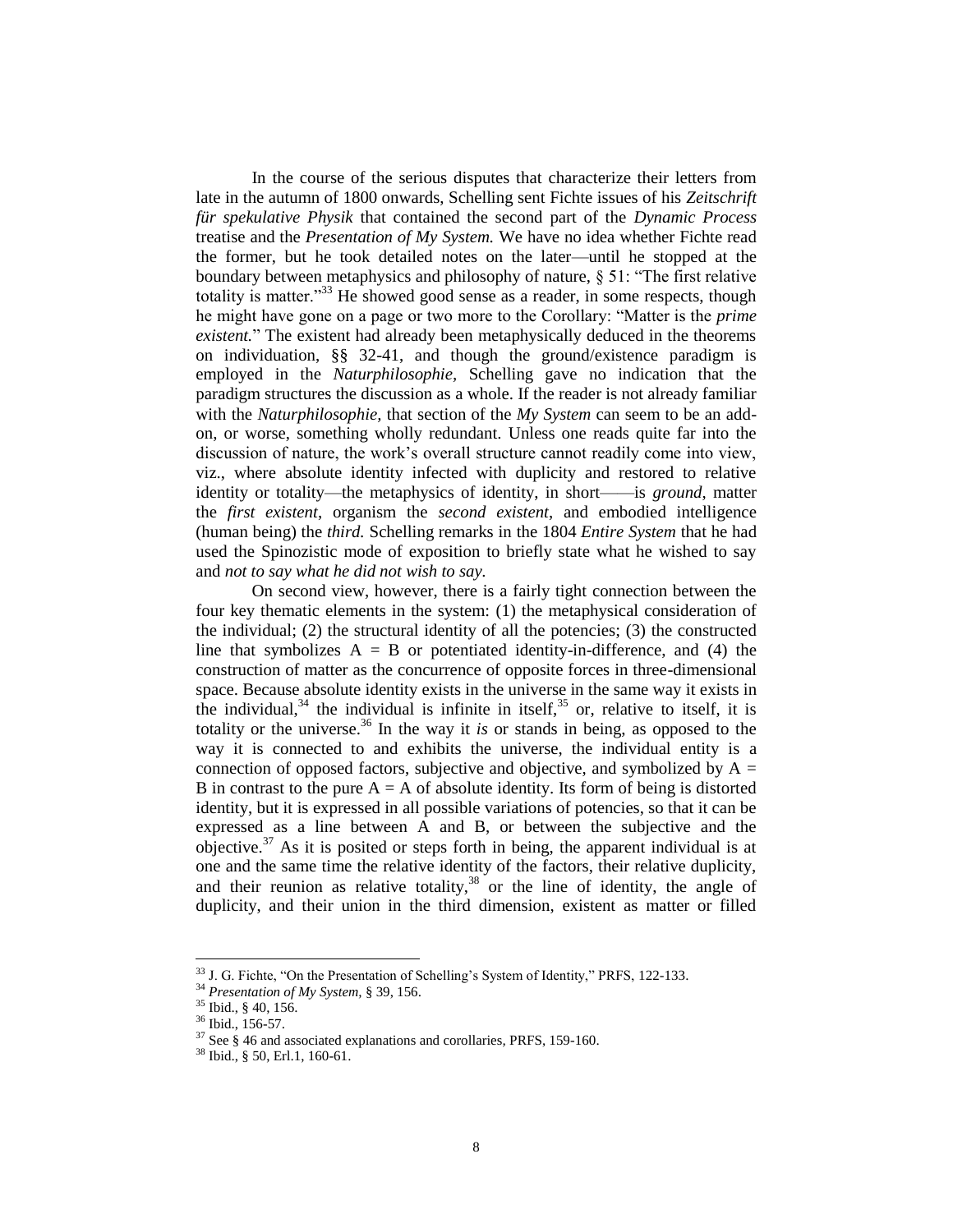space.<sup>39</sup> Schelling remarks, without apparent trace of irony, that though he could have done it other ways, he presented this proof because it was the shortest.

There is a great deal of ambiguity about this text in *Naturphilosophie.* We shall shortly return to the topic of the ambiguity of the three potencies and the questions of what they precisely designate.

(i) Eckart Förster notes a confusion in earlier versions of the *Naturphilosophie*"s construction of matter as to whether nature unfolds sequentially, as the schema of the three potencies suggests, or whether they exist all at once, nature popping into existence fully grown and manifesting all qualities and operations.<sup>40</sup> We have seen the *Dynamic Process* treatise suggest that genetic method or construction involves taking the all-at-once character and translating it into stepwise *explanation.* In this text, the very murkiness of the potency structure—or to put it less kindly, the meandering though geometrical exposition—suggests that nature exists as a plenum of operations which operate simultaneously to do the same thing: *demonstrate the non-being of difference.*  Even though there seems to be some *telos* or hierarchy in the first two potencies, or the domain of the first existent (matter), operationally nature always does the same: collapse difference into indifference.

(ii) A related problem infects this and other versions of *Naturphilosophie.* Since matter and space are coincident, there is no space without matter, and matter-space is singular, not plural. The operational or dynamic homogeneity of nature suggests the same thing: there is only one entity and in it there occurs only one operation: *ontological deflation*. Other texts suggest that nature might be inhabited by multiple centers of activity, but each of them perfectly monadic so that there is no genuine interaction, no inside/outside distinction, no effective plurality.<sup>41</sup> It is obviously not the intention of *Naturphilosophie* to do armchair summation of the march of empirical science, nor to mimic the methods of the Newtonian experimentalists.

(iii) What do the potencies designate? Evidently anything that has the triadic structure of relative identity, duplicity and relative totality, and that is functionally recursive or repetitious. We have just seen that in the transition from metaphysics to nature, Schelling equates metaphysical and proto-geometrical properties:

| <b>Relative Totality</b> | Depth          |    |                                           |  |  |
|--------------------------|----------------|----|-------------------------------------------|--|--|
| Duplicity                | <b>Breadth</b> |    | $\Rightarrow$ Matter (the First Existent) |  |  |
| Relative Identity        | Length         | 42 |                                           |  |  |

 $39$  Ibid., § 51, Beweis and Zus., 162-63.

<sup>40</sup> Eckart Förster, *Twenty-Five Years,* 246.

<sup>41</sup> See the Axioms of Nature that begin the specialized *Naturphilosophie* of the 1804 *System,* SW, I/6, 279-280.

 $42$  This and all subsequent diagrams depict potentiation (or in Schelling's symbols, the progression from  $A^1$  to  $A^2$  and from  $A^2$  to  $A^3$ ) in a bottom to top manner, as Schelling presented them.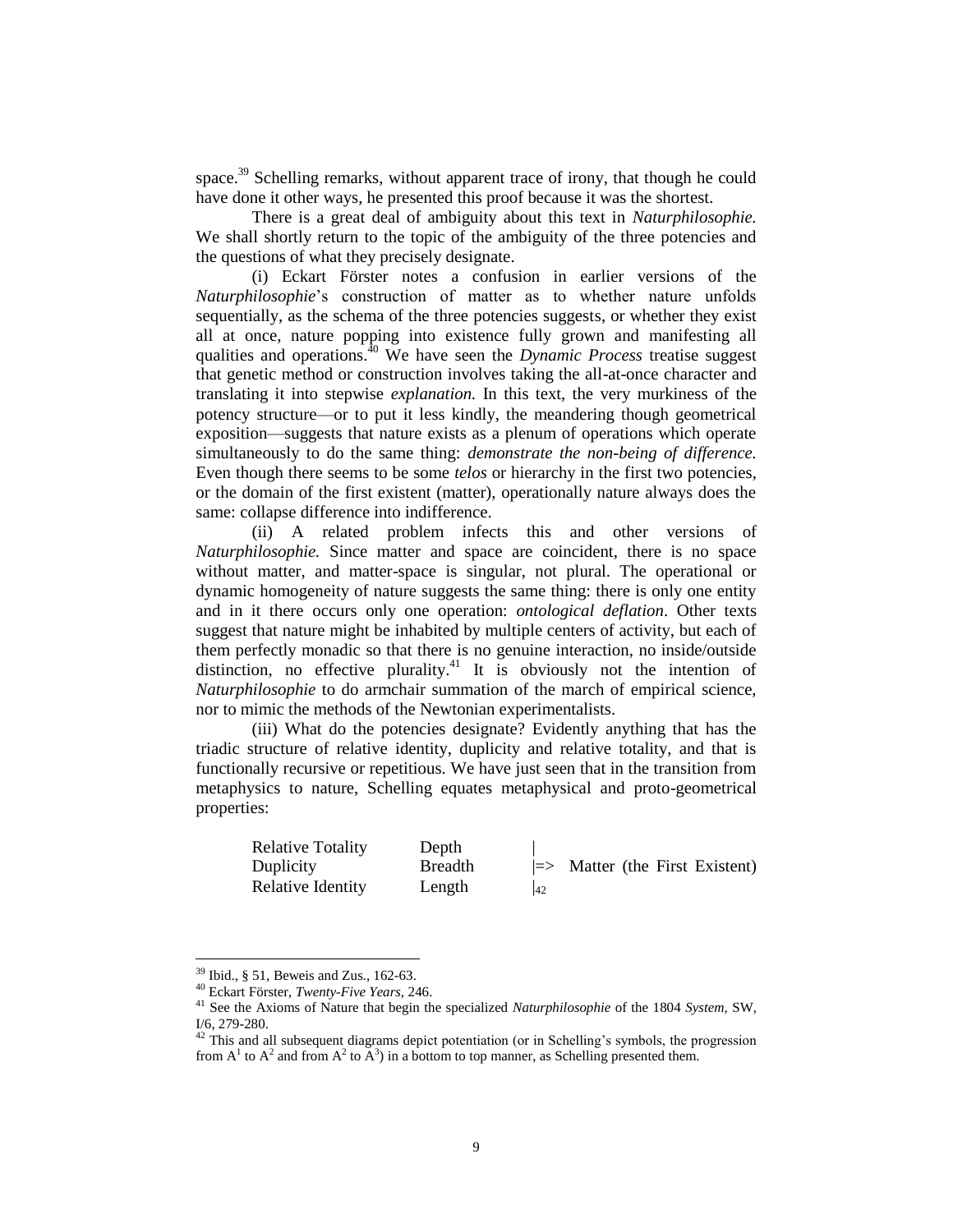At a higher level of generality, the abstract proto-logical features are equated with:

# Organism Light Gravity

In this text, it is not clear how these general features of nature as a whole match up with lower-level operational features or with domains of being. The 1804 *Complete System of Philosophy, and Nature-Philosophy in Particular marks* these features off, along with space/matter, as primordial principles of natural being and devotes a special section, General Philosophy of Nature*,* to them, prior to any consideration of detailed natural operations. Gravity and light are there said to operate, respectively, as the ground of being and the cause of being.<sup>43</sup> The most problematic feature of this presentation is the place of the three levels of dynamic process:

> Chemical Metamorphosis (Oxidation/De-oxidation) Electricity Magnetism (Cohesion)

These factors are introduced into the discussion time and time again; they seem to be the drivers or "workhorse" features of inorganic nature. There are also moves to reduce dynamic levels of phenomena downward to cohesion or upward to chemical metamorphosis; it is difficult to discern which feature is more fundamental, especially since potencies are in some sense all repetitions of one and the same operation. Chemical interactions are seen to involve reciprocal changes in cohesion in the "chemical matters" or elements involved.<sup>44</sup> In this text, Schelling makes no distinction between a non-apparent or constitutive level of dynamic process that is a universal feature of matter and makes matter fill space and a higher-level perceptible but regional version of the same that manifests as perceptible magnetism, electricity and chemical alteration, as do both the 1800 and 1804 versions of *Naturphilosophie.* If all of this were not complicated enough, Schelling seems to have two ontological paradigms operative in this text, in addition to the substance/attribute and attribute/mode distinctions inherited from Spinoza:

> Form of Being  $\approx$  Existence Being [Essence ]≈ Ground

 $43$  See SW, I/ 6, 266: Gravity is the ground of the being of particular things, light their cause. The former is the "in-breath of nature," the latter "the outbreath." Schelling compares them to the paternal and maternal principles of Eros in Plato"s *Symposium.*

<sup>&</sup>lt;sup>44</sup> See *Presentation of My System*, PRFS, 170-73 and 187.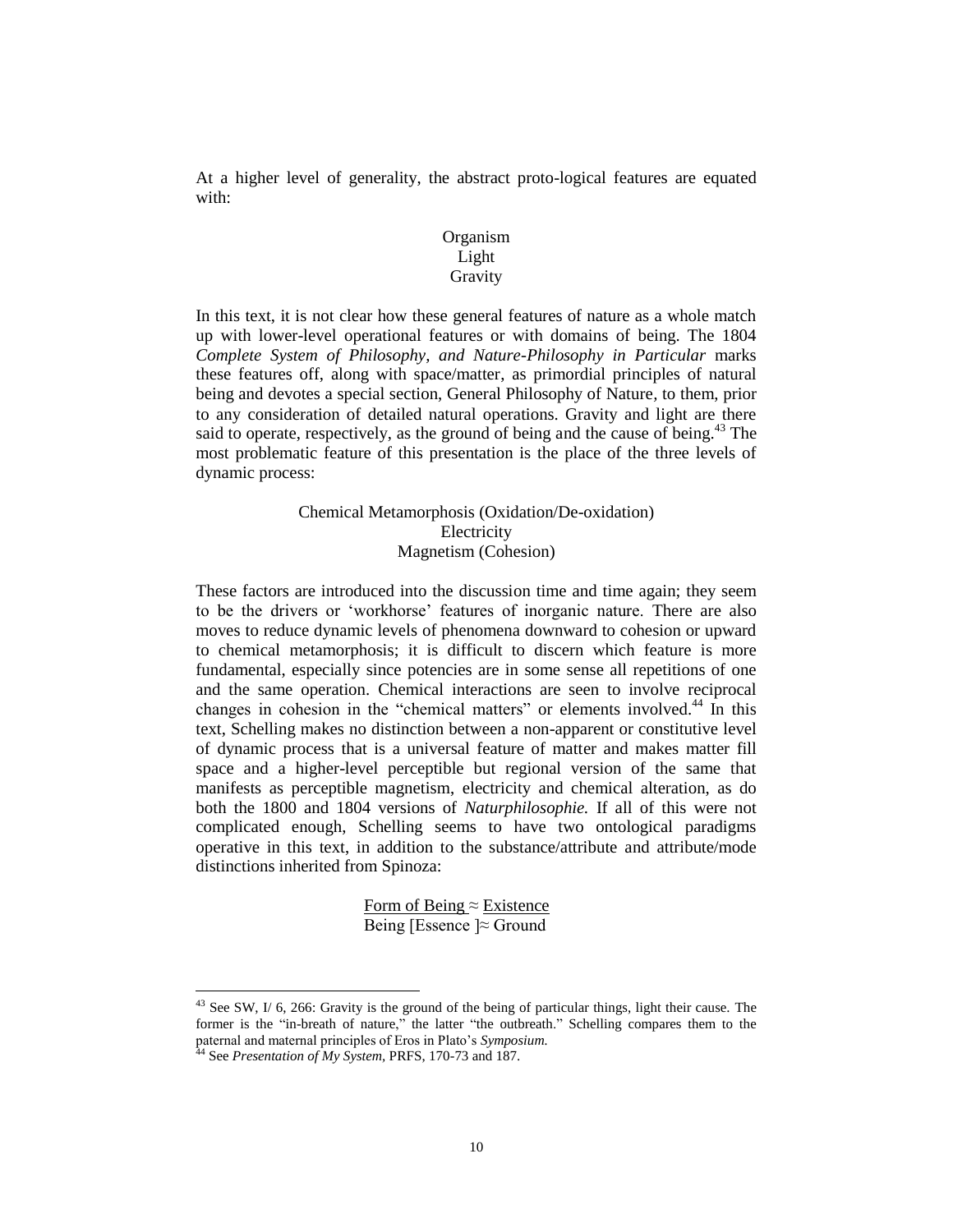The former schema was introduced in the opening paragraphs of the 1799 *First Outline* and is operative in all the metaphysical expositions of the so-called Identity Philosophy.<sup>45</sup> The second appears in the *Naturphilosophie* of 1801 and 1804, but only comes into prominence in the 1809 *Essay on Freedom.*

Finally, there is a commanding presence of Johann Wolfgang Goethe in this text. Schelling explicitly attempts to defend Goethe"s color-theory, where light is said to be unitary, not composite, and the colored appearances of things are analyzed as epiphenomena that arise from the contrast of light and dark surfaces being viewed in close contiguity.<sup>46</sup> Schelling uses the term *metamorphosis* that Goethe coined for the process of repeated expansion and contraction in the development of the archetypal plant to characterize chemical interactions, the highest level of dynamic process. $47$ 

#### **III.**

The 1804 Würzburg lecture manuscript for the *Entire System of Philosophy and of the Philosophy of Nature in Particular* remained unpublished in Schelling"s lifetime. It is something of a patchwork, since its construction of the ideal world incorporates materials that Hegel would have heard in Jena. Schelling"s editorson remarks of the *Naturphilosophie* that it is more specific than other published texts, and that its contents have been amplified; it now includes topics in chemistry, astronomy and physiology.<sup>48</sup> The sixty-one sections on philosophy in general or the metaphysics of identity are more carefully stated and explained than the corresponding sections of *My System.* The opening pages present at least five distinct *arguments* about the nature of God or the absolute, viz., that:

- knower and what is known are the same in the highest instance of knowing
- self-knowledge of that identity occurs only in reason
- identity or immanent self-sameness is independent of anything subjective or objective
- God is his own self-affirmation, or has being in virtue of his very idea
- the form of God's absolute self-affirmation is repeated in reason.<sup>49</sup>

<sup>&</sup>lt;sup>45</sup> First Outline of a System of the Philosophy of Nature (1799), trans. Keith Peterson (Albany: State University of New York Press, 2004), 13-14.

<sup>46</sup> *Presentation,* PRFS, 174-75, 183-84.

<sup>&</sup>lt;sup>47</sup> See Eckart Förster's exposition of Goethe's theories of light and color and his schema of biological development in *The Twenty-Five Years,* 265-276. Though Schelling is quite conscious of the difference between Goethe"s *results* and those of the atomists and experimenters that followed Newton, Förster maintains that Schelling was interested in imposing a priori categories and theoretical patterns upon phenomena in *Naturphilosophie,* while Goethe developed an empirical procedure of close and repeated inspection of phenomena—think of Hume"s example of the missing shade of blue—that Förster deems *intuitive understanding.*

 $48$  SW, I/ 6, vii-viii.

<sup>49</sup> §§ 1-8, Zus., SW, I/6, 137-151.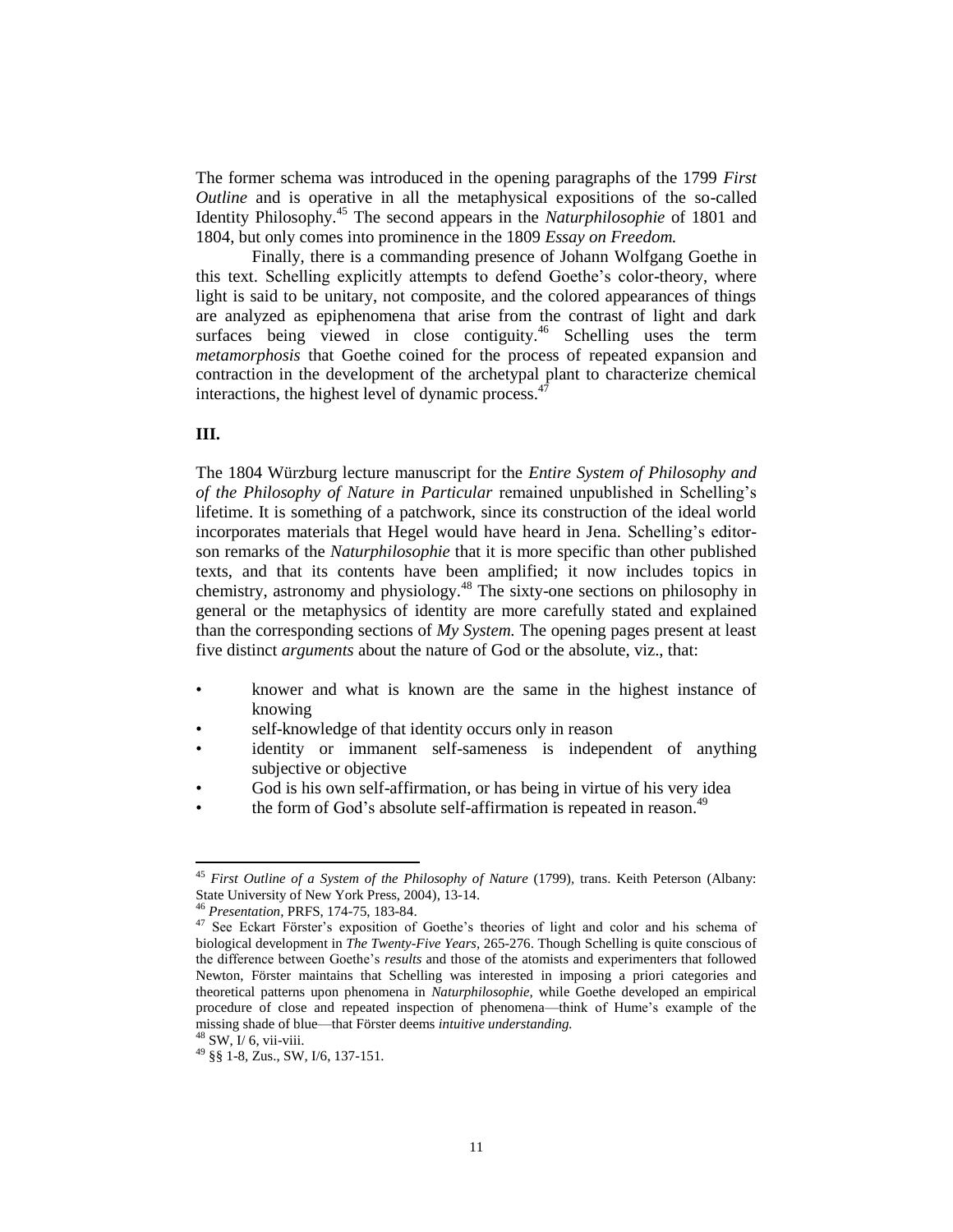While Schelling begins to use the term "God" in at least a quasi-theistic sense in *Philosophy and Religion,* the word indicates only the Spinozistic *deus sive natura* here and is conceived in a fundamentally Spinozistic way as the identity of self-affirmation and what is affirmed, *natura naturans* and *natura naturata.* And while Schelling has obviously gone back to the *Ethics* again and pursued its Germanic translation in more detail, he has also carried forward the generic Platonism or Neo-Platonism of the *Bruno* in insisting that appearances have the ontological standing only of *privation,* of being infected by *Nicht-Wesen,* non-being. The finite or the realm of appearance is precisely the relative being and non-being of the particular within the universe.<sup>50</sup> "Considered in and of itself, nothing is finite." $51$ 

When we turn to the philosophy of nature, there is a bit of a surprise. The framework features of nature and the preeminent items of the first two potencies (gravity and light) are set apart in a general *Naturphilosophie.* Each finite item is monadic, apparently in itself but constituted by external relations. Being nothing in itself, it is but a mirror of the cosmos, hence a quantum of affirmation or activity allied to one of being-affirmed or passivity.<sup>52</sup> As part of the affirmed, it is body and appears in space, the form of mere externality; as ensouled or part of the affirming, it is in time. The very forms of appearance express the non-being of things.<sup>53</sup> Pure space combined with the point yields the line of time. The dimensions of space contracted to a point yield impermeability, and we have at least the simulacrum of Kant's idea of matter: occupied or impenetrable space.<sup>54</sup> The apparent materiality of the finite item of appearance is therefore a product of a process of expansion and contraction—the process that in the development of the plant Goethe termed *metamorphosis.* Schelling contrasts the purely active or productive character of this construction of matter with Kant"s which depends on a mere concept of reflection: force or *conatus,* mere striving. He remarks how the item of appearance is like a rainbow, the infinite substance, as it were, refracted through the prism of non-being or particularity—a comment that unconsciously presupposes the Newtonian color theory, not Goethe's.<sup>55</sup>

Schelling articulates a non-mechanistic theory of matter and motion in order to argue that gravity is one of the primitive items of nature—not magnitude, nor mass, nor motion. Neither the substance of matter nor space itself is composite or even intrinsically divisible.<sup>56</sup> Matter or material substance is the identity of unity and totality, and motion, the active or affirming side of matter; motion is the reciprocal projection (*Ineinsbildung*) of space and time into one another. After Spinoza, Schelling conceives motion-and-rest as one of the infinite

 $50 \text{ }$  § 31, Zus., SW, I/6, 180-81.

 $^{51}$   $\frac{8}{9}$  17, Fol., SW, I/ 6, 161.

 $52 \frac{8}{9}$  §§ 66-67, Erl., SW, I/6, 217-218.

<sup>53</sup> §§ 69-71, SW, I/ 6, 219-221.

<sup>54</sup> § 74, Proof-§ 76, Erl., Proof, SW, I/6, 222-225.

<sup>55</sup> § 76, Zus., Anm.1-§ 77, SW, I/6, 226-230. Goethe"s theory assumes one views a colored surface through a prism, Newton"s that one views the surface illuminated by passing light through the prism.

 $56$  § 83, SW I/6, 229.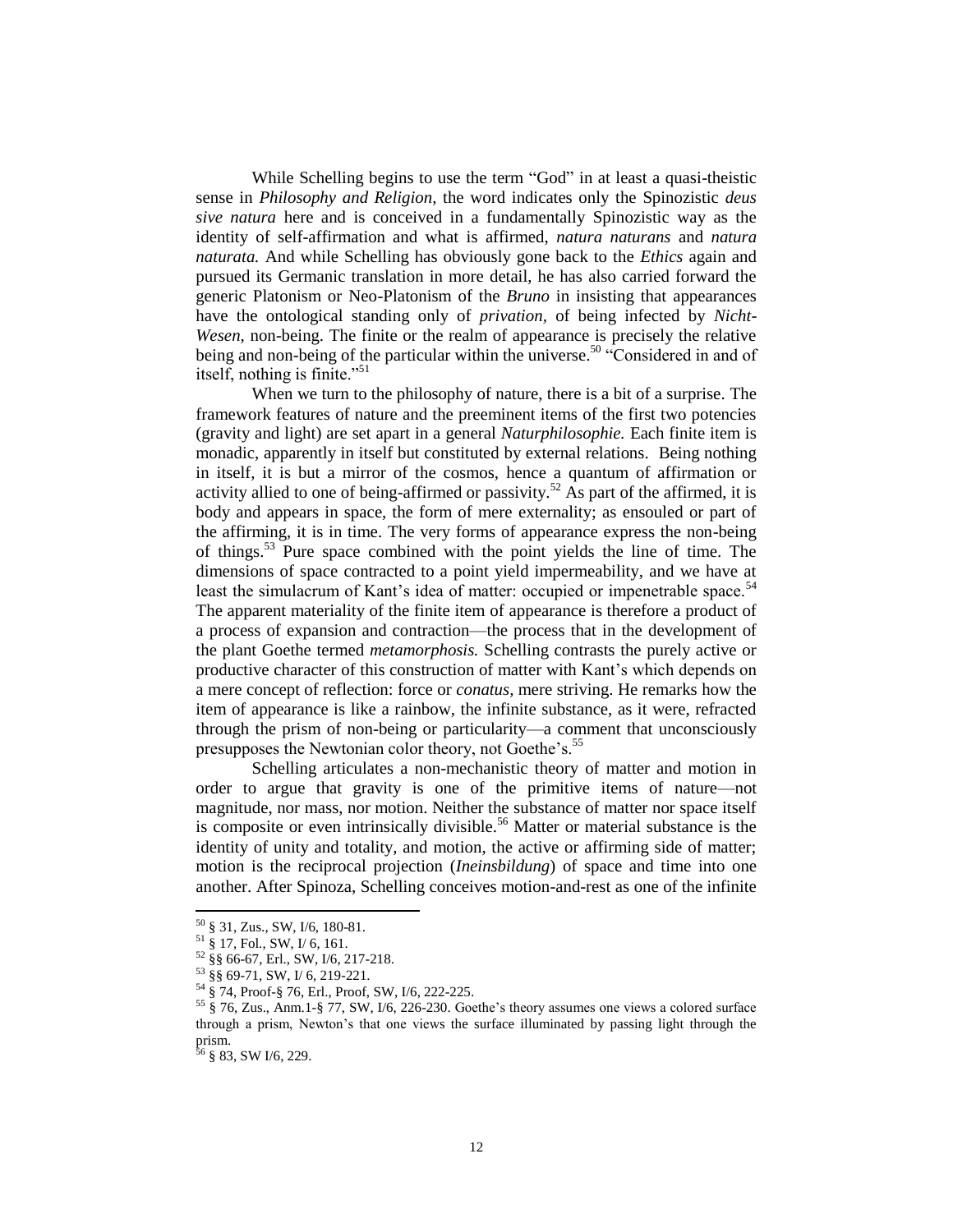attributes of God/nature. The passive "mass" that is the object of mechanism"s calculations is abstracted from matter, which even as it appears in the inorganic, is as much self-moving as is the organism.<sup>57</sup> The inertial mass that is the focus of mechanism is but passivity, inborn defect, "the original sin of matter."<sup>58</sup> Gravity is, therefore, the intrinsic relation of matter to its ground, infinite substance, not an externally communicated impulse which is the measure of one"s finite body"s influence on another, nor Newton's attractive force.<sup>59</sup> Baader is credited for positing gravity as an independent force and refuting Kant"s hypothesis of attractive force being "action at a distance."<sup>60</sup> The so-call law of gravity reveals that every point of the universe is the mid-point. Schelling remarks:

> Hence the ground of gravity is the undiscoverable depth of nature itself, which can itself never step forth into *daylight,* that *whereby* everything else is birthed and sees the light of day—the mysterious night, the fate of all things, or the maternal principle, since all things are conceived in it and born from it as their ground.<sup>61</sup>

The ideal counterpart of gravity is light, or the *Lichtwesen*; the two are the infinite attributes of nature, expressing the affirming and affirmed aspects of the one substance. While gravity, acting on passive mass or the mere *res extensa,* is the real filling of space, light is its ideal description.<sup>62</sup> Unable to categorize its ideality accurately, Newton was driven to empirical nonsense in talking of the "immateriality of light"; it is reflection, not reason, which has recourse to empirical concepts and divides nature into "mater" and "spirit," quixotically placing light with "dead matter." Viewed in itself, light is the boundary of nature or the threshold of intelligence. Viewed together, the two principles of nature, light and gravity, are centrifugal and centripetal energies, light defining things in their particularity, gravity in their identity. Gravity is the *ground* of things, light their *cause*; the former defines the *nicht-für-sich-Seyn* of things, the latter their *in-sich-selbst-Seyn*. <sup>63</sup> The varying relations of these two principles to another (the process of *metamorphosis*) establish the different levels or potencies in nature, and within the potencies, establish the *Evolutionsreihe* of natural phenomena.<sup>64</sup>

Space will not permit a detailed look at the "Specific *Naturphilosophie.*" Absent that, the best I can do is to reproduce Schelling"s own diagram of the first two potencies, and complete it with the third. In contrast to the disorganization of the 1801 *Naturphilosophie,* which (charitably construed) can suggest that all natural process occur at once and are (metaphysically viewed) the same

 $57$  § 85, Zus. 1-3, SW, I/6, 242.

<sup>58</sup> § 88, Zus., SW, I/6, 246.

<sup>59</sup> §§ 92-94, SW, I/6, 250-52.

<sup>60</sup> § 95, Erl. , SW, I/6, 254-55.

 $61 \text{ § } 97$ , Zus., SW, I/6, 256-257. This remark, and subsequent ones about light, seems to anticipate the Ground/Existent categorial scheme of the 1809 *Essay on Freedom*.

<sup>62</sup> § 103, SW, I/6, 263.

 $63\frac{1}{9}$  \$ 105, Anm., SW, I/6, 266-67.

<sup>64</sup> § 108, Zus. and § 133, Zus., 3-§ 138, SW, I/6, 269, 299-305.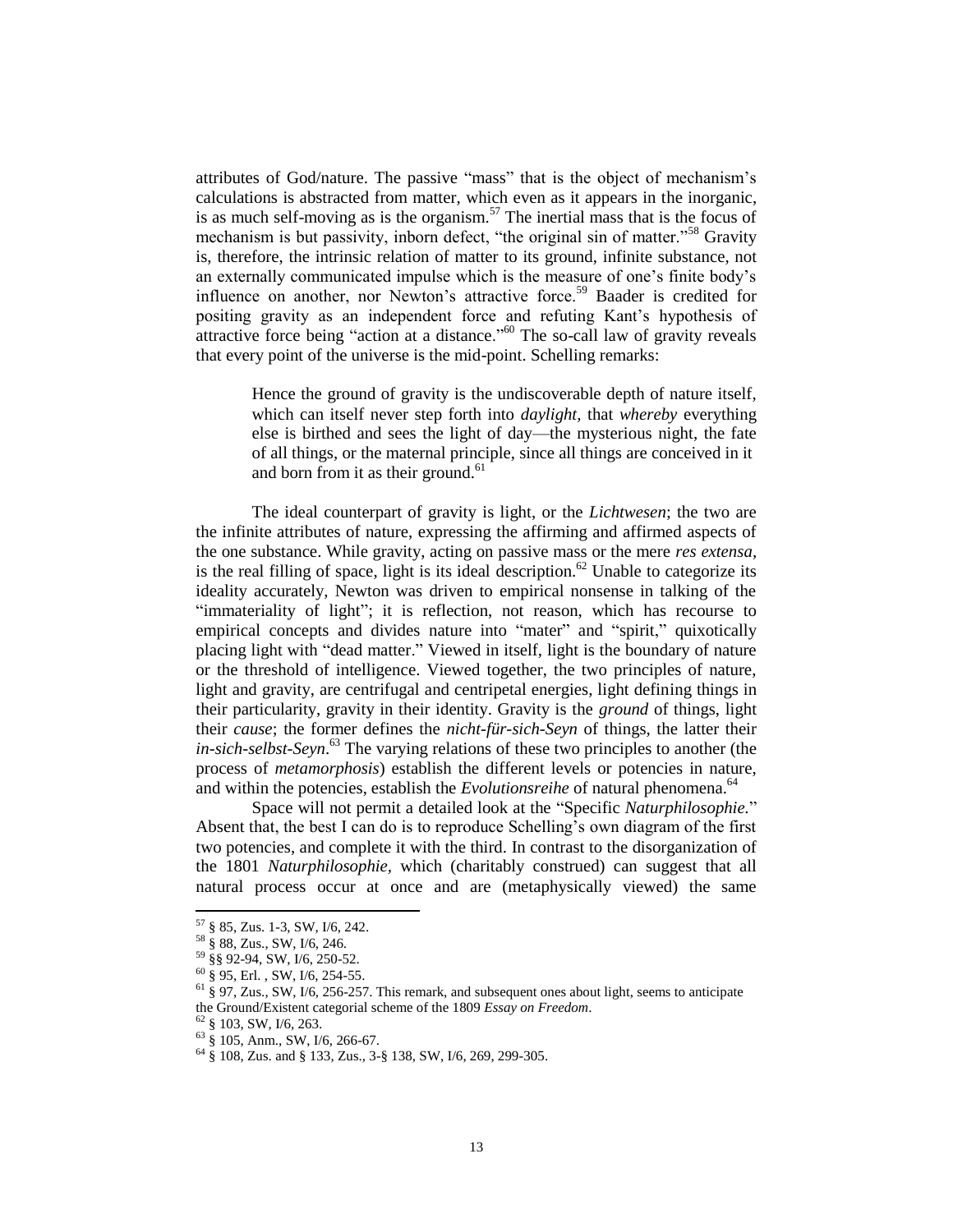operation, the 1804 system, with its tight organization, detail, and ideal-real symmetry suggest that the processes are ordered teleologically toward the intelligence-nested-in-organism that is humankind and therefore unfold in a graduated sequence.

The Potencies in the 1804 Specific Naturphilosophie<sup>65</sup>

## Third Potency

|                                                                             | regarded in form                                                     |                               | regarded in substance                                              |  |  |  |  |
|-----------------------------------------------------------------------------|----------------------------------------------------------------------|-------------------------------|--------------------------------------------------------------------|--|--|--|--|
| <b>Third Dimension</b><br><b>Second Dimension</b><br><b>First Dimension</b> | sensitivity<br>excitability<br>reproduction                          | animals<br>protozoa<br>plants |                                                                    |  |  |  |  |
| <b>Second Potency</b>                                                       |                                                                      |                               |                                                                    |  |  |  |  |
|                                                                             | regarded in form                                                     |                               | regarded in substance                                              |  |  |  |  |
| <b>Third Dimension</b><br><b>Second Dimension</b><br><b>First Dimension</b> | chemical action<br>electricity<br>magnetism                          | heat<br>light<br>sound        |                                                                    |  |  |  |  |
| <b>First Potency</b>                                                        |                                                                      |                               |                                                                    |  |  |  |  |
|                                                                             | regarded in form                                                     |                               | regarded in substance                                              |  |  |  |  |
| Third Dimension<br><b>Second Dimension</b><br><b>First Dimension</b>        | spherical cohesion<br>relative cohesion (breadth)<br>active cohesion |                               | hydrogen, oxygen: water<br>phlogiston: air<br>sulfur: metals, fire |  |  |  |  |

*Figure 1*

Considerably more detail could be unpacked in the third potency, where a mirroring of the ideal and real breaks forth in phenomena such as sexual dimorphism or the symmetrical organization of animal physiology, and where the matters of sensitivity or perception (their real basis) are correlated with perceptual capacities (ideal bases):

<sup>&</sup>lt;sup>65</sup> Based on SW, I/6, 369 and 392-404.